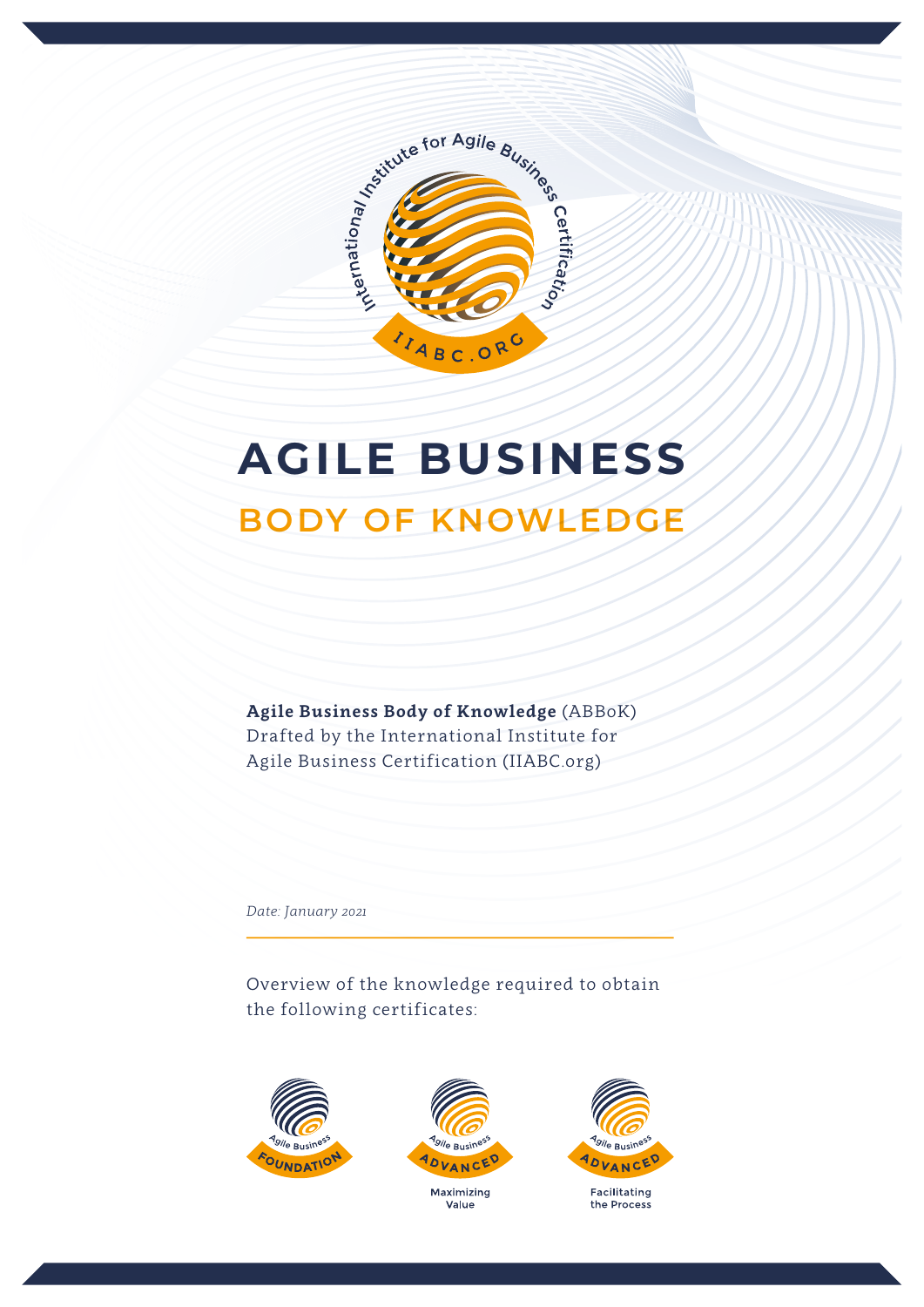| WHY WAS THE AGILE BUSINESS BODY OF KNOWLEDGE DRAFTED? | $\overline{\mathbf{3}}$ |
|-------------------------------------------------------|-------------------------|
| <b>AGILE</b>                                          | $\overline{\mathbf{3}}$ |
| <b>THE FOUR VALUES</b>                                | 3                       |
| THE TWELVE PRINCIPLES                                 | 4                       |
| WHEN TO USE AGILE AND WHEN NOT TO USE AGILE           | 4                       |
| THE REVERSED IRON TRIANGLE                            | 5                       |
| STARTING AN AGILE PROJECT OR TEAM                     | 5                       |
| <b>REQUIRED PREPARATION</b>                           | 5                       |
| <b>DRAFTING A VISION</b>                              | 6                       |
| DRAFTING THE INITIAL PRODUCT BACKLOG                  | 7                       |
| <b>SCRUM</b>                                          | 7                       |
| <b>EMPIRICISM</b>                                     | 7                       |
| <b>VALUES</b>                                         | 8                       |
| <b>RESPONSIBILITIES</b>                               | 8                       |
| <b>Product Owner</b>                                  | 8                       |
| <b>Developers</b>                                     | 8                       |
| <b>Scrum Master</b>                                   | 9                       |
| <b>THE SPRINT</b>                                     | 9                       |
| <b>Sprint Planning</b>                                | 10                      |
| <b>Daily Scrum</b>                                    | 11                      |
| <b>Review</b>                                         | 11                      |
| Retrospective                                         | 12                      |
| <b>Product Backlog Refinement</b>                     | 12                      |
| <b>ARTEFACTS</b>                                      | 13                      |
| <b>Product Backlog</b>                                | 13                      |
| <b>Sprint Backlog</b>                                 | 13                      |
| Increment                                             | 1 <sub>3</sub>          |
| <b>Definition of Done</b>                             | 14                      |
| <b>Keeping Track of Progress</b>                      | 14                      |
| <b>KANBAN</b>                                         | 14                      |
| <b>GENERAL PRACTICE 1: VISUALIZE THE WORKFLOW</b>     | 14                      |
| <b>GENERAL PRACTICE 2: LIMIT WORK IN PROGRESS</b>     | 15                      |
| <b>GENERAL PRACTICE 3: MANAGE FLOW</b>                | 15                      |
| <b>GENERAL PRACTICE 4: MAKE POLICIES EXPLICIT</b>     | 16                      |
| <b>GENERAL PRACTICE 5: IMPLEMENT FEEDBACK LOOPS</b>   | 16                      |
| <b>GENERAL PRACTICE 6: IMPROVE COLLABORATIVELY</b>    | 17                      |
| <b>REFERENCES</b>                                     | 17                      |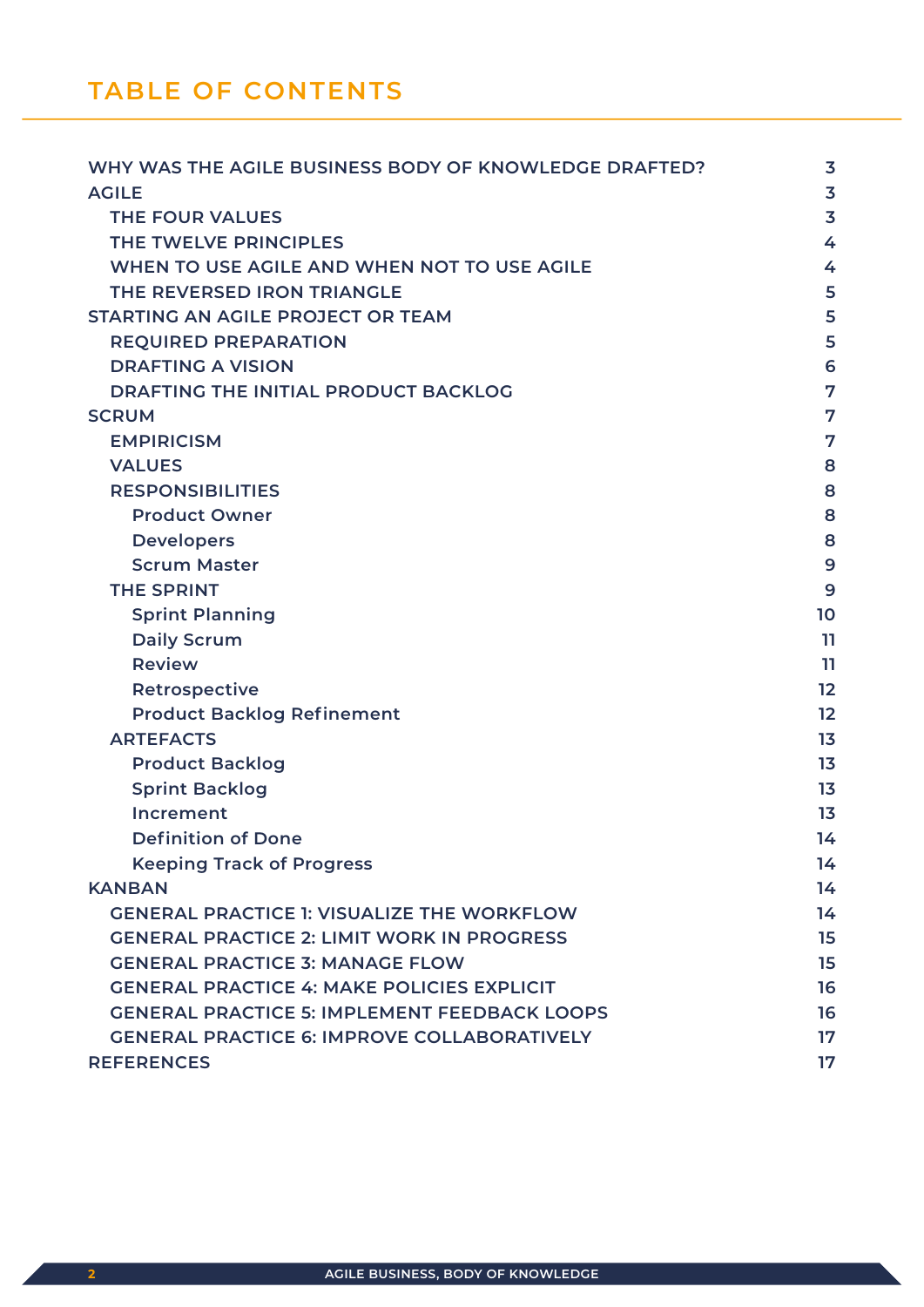#### **WHY WAS THE AGILE BUSINESS BODY OF KNOWLEDGE DRAFTED?**

The Agile Business Body of Knowledge was drafted by the International Institute for Agile Business Certification (IIABC.org). This Body of Knowledge is unique in the following:

- 1. iiabc.org is focused on the use of Agile within the entirety of the organization
- 2. While other certification entities focus on a specific framework in their documentation, the IIABC gives an overview of (i) Agile as a whole and (ii) specifically Scrum and Kanban. Through this focus you will be able to gain an overview of the use of Agile within the entire organization because:
	- a. Knowledge of the Agile values and principles gives a general direction by which to form the creation of an Agile mindset;
	- b. Knowledge of Scrum and Kanban gives the insights needed to structure both projectbased and operational work.

The theories described in this Body of Knowledge were for the most part developed by key figures in the Agile movement. IIABC does not claim to be the original source. However, the theory is presented in a unique way by combining Agile, Scrum and Kanban, benefiting the reader.

# **AGILE**

The Agile philosophy was created out of a necessity for organizations to be able to quickly adapt to a fast changing world. Only those organizations that adapt stay relevant and are able to survive. The philosophy was also borne from frustrations that arose from old fashioned organizational structures and project management methods. Because of this in 2001 a number of new values and principles were written down in the Agile Manifesto. These values and principles increasingly form the foundation of Agile organizations.

#### **The four values**

The following four values are adapted from the Agile Manifesto, so their applicability goes beyond IT organizations.

Agile teams value:

- **• Individuals and interactions** over processes and tools
- **• Delivered increments** over comprehensive documentation or plans
- **• Customer collaboration** over contract negotiation
- **• Responding to change** over following a plan

Of course, value can exist in the things mentioned in the latter half of these sentences, but in Agile organizations the focus lies on the left side.

#### **The twelve principles**

The four values have led to twelve principles. These values and principles together form the guidelines for Agile organizations and teams. Again, these principles have been adapted to better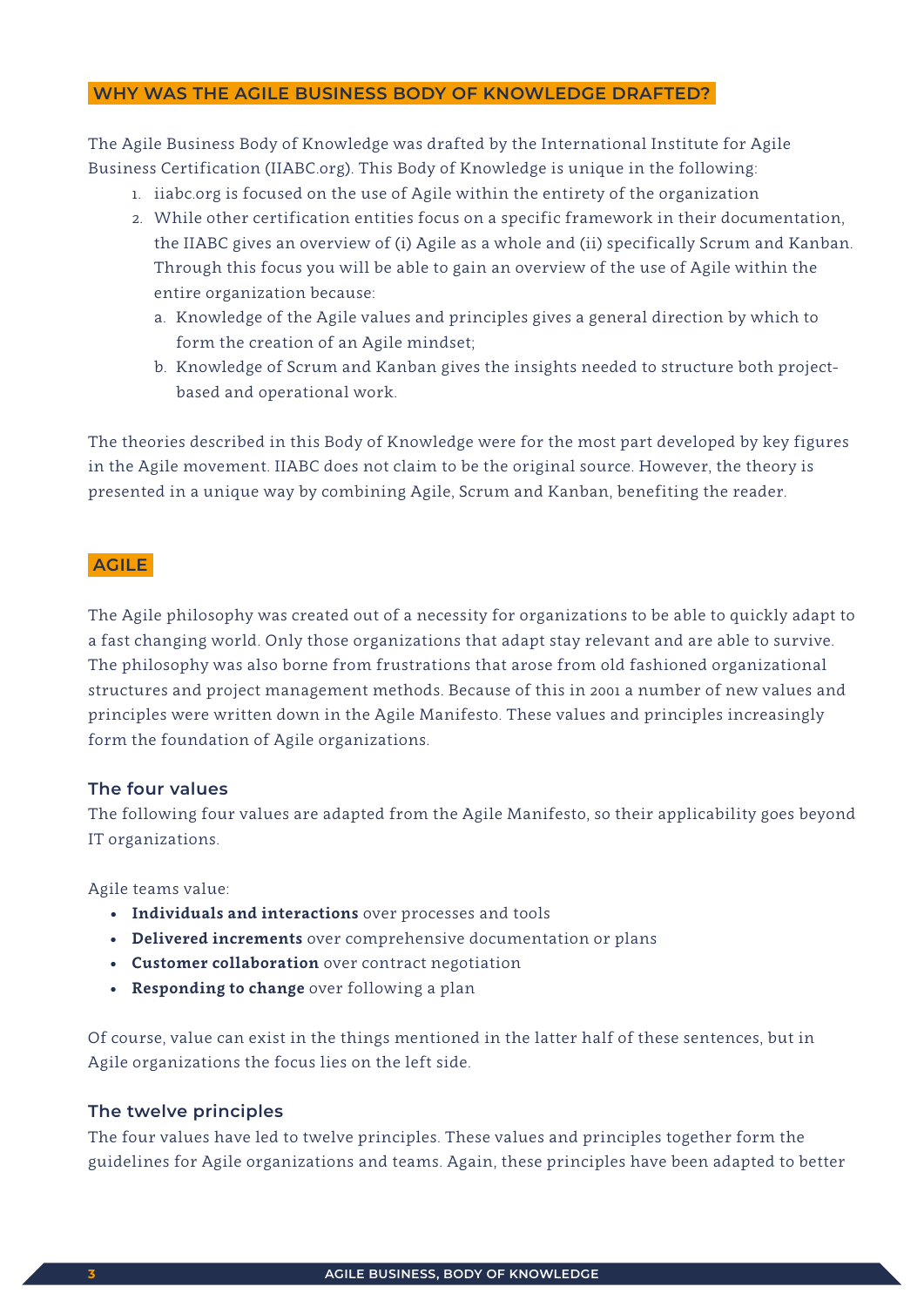suit a broader implementation:

- 1. A satisfied customer is always the highest priority
- 2. Scope change is always welcome, even late in projects
- 3. Deliver finished work in short cycles
- 4. Work together on a daily basis in multidisciplinary teams
- 5. Projects are done by motivated employees, who get the support and trust they need
- 6. Face-to-face communication is the most effective way of communicating
- 7. Completed work is the most important indicator of progress
- 8. Look for a constant and sustainable innovation pace
- 9. Pay constant attention to high quality
- 10. Simplicity is key. Minimize efforts that yield little value
- 11. The best ideas arise from self-organizing teams with a high level of autonomy
- 12. Improve collaboration and expertise by scheduling recurring moments of reflection

Many Agile frameworks are based on the abovementioned principles. This Body of Knowledge focusses on two of these frameworks: Scrum and Kanban.

#### **When to use Agile and when not to use Agile**

Working Agile is no cure-all and should not be tried if the context is not right. This table shows which organizational context is right for Agile.

| <b>ASPECT</b>                    | <b>FAVORABLE FOR AGILE</b>                                                                                              | <b>UNFAVORABLE FOR AGILE</b>                                                                                                 |
|----------------------------------|-------------------------------------------------------------------------------------------------------------------------|------------------------------------------------------------------------------------------------------------------------------|
| Market situation                 | Client wishes change often and/<br>or technological developments<br>are quick                                           | The surroundings of an<br>organization are stable                                                                            |
| <b>Customer involvement</b>      | Customer collaboration and<br>regular evaluation moments are<br>desirable                                               | Client wishes are stable, or<br>clients are not inclined to<br>collaborate                                                   |
| <b>Type of innovation issues</b> | Complex challenges in the<br>organization, without a clear-cut<br>solution or a clear scope                             | The road toward the future is<br>clear, and detailed planning and<br>predictions can be made with<br>confidence              |
| Ability to split work            | Work in the project portfolio can<br>be split into smaller independent<br>parts                                         | Only a complete end product can<br>be tested by customers                                                                    |
| <b>Making mistakes</b>           | Mistakes can be made as long as<br>the organization learns from<br>them                                                 | Mistakes have catastrophic<br>consequences for the<br>organization                                                           |
| <b>Organizational culture</b>    | There is not a lot of bureaucracy<br>and the organization is open to<br>multidisciplinary teams working<br>autonomously | There is a lot of bureaucracy,<br>teams work in their own silos and<br>the work they do needs to be<br>controlled completely |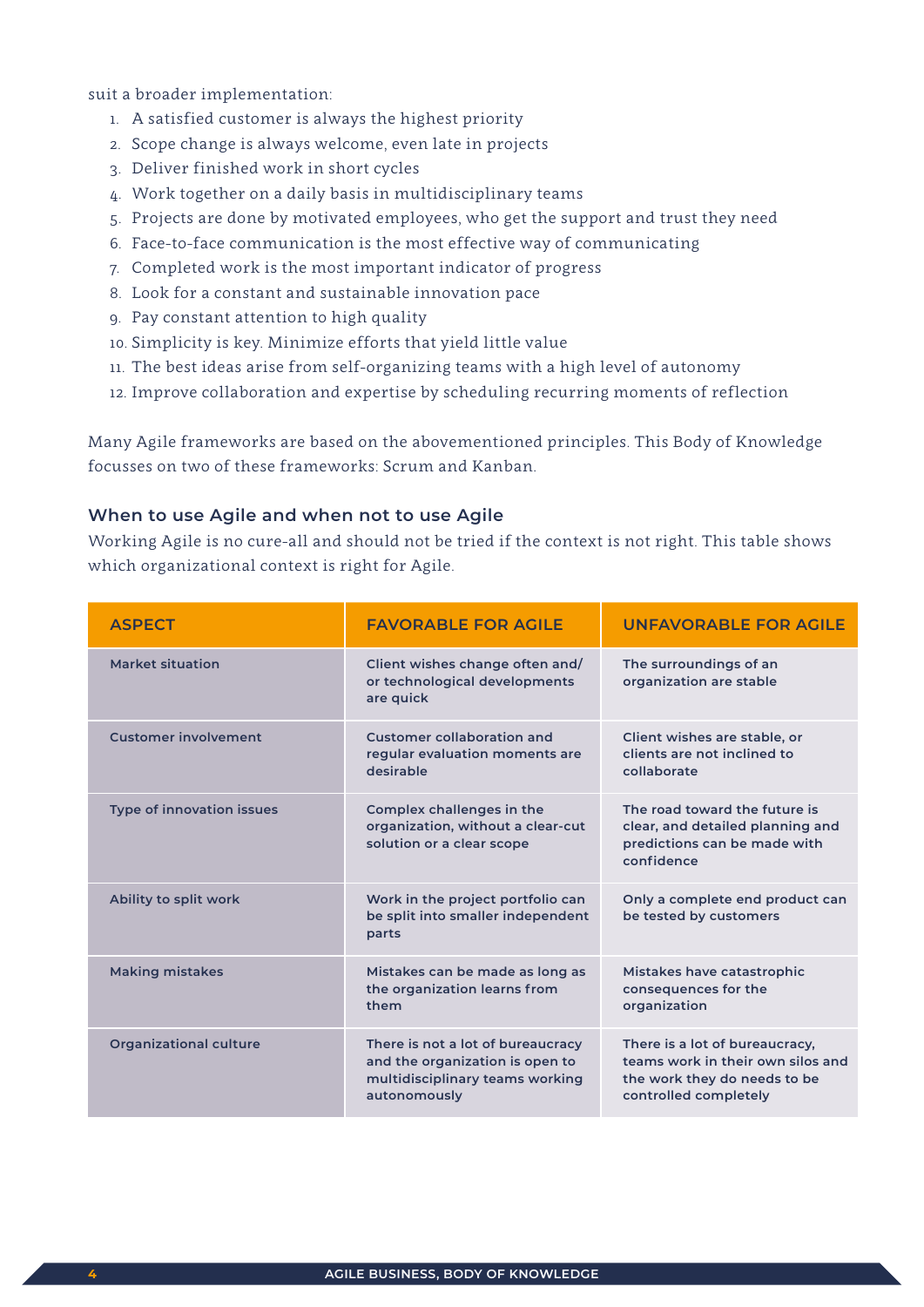### **The reversed iron triangle**

The concept of the iron triangle was conceived in traditional project management. The triangle shows how the factors of scope, time and resources interact. Putting a limit on one of these factors directly impacts one or more of the other factors. For example, limiting the resources (people) intended for a project leads to a decrease in scope or an increase in amount of time needed to complete the project.

- **Scope**: the work to be delivered
- **Time**: a planning showing what work will be delivered when
- **Resources**: people and budget needed to deliver the work

Traditionally the scope is set at the beginning of a project, so time and resources can be estimated. Nowadays the complexity of most projects has increased dramatically, due to this complexity it becomes undesirable or even impossible to set a scope at the beginning of a project. That is why Agile organizations turn the iron triangle upside down: time and resources are set, and the scope is estimated. Based on new insights during the project, the scope is constantly optimized.



#### **STARTING AN AGILE PROJECT OR TEAM**

#### **Required preparation**

Before starting with an Agile project or team, certain conditions need to be met. Bellow you can find a list of items that need to be prepared. The items on this list are not needed in every situation but give a clear set of requirements that are not mentioned in the standard Agile frameworks.

| Preparations to start an Agile project or team                                 | Yes/No |  |
|--------------------------------------------------------------------------------|--------|--|
|                                                                                |        |  |
| Is there a sponsor and a budget for the project or team?                       |        |  |
| Is a team selected with all required expertise to deliver the project without  |        |  |
| having to depend on other teams or individuals?                                |        |  |
| Has everybody received the required training for the relevant Agile framework? |        |  |
| Is the team able to function as a self-organizing team?                        |        |  |
| Is there a space available where the team can work face-to-face?               |        |  |
|                                                                                |        |  |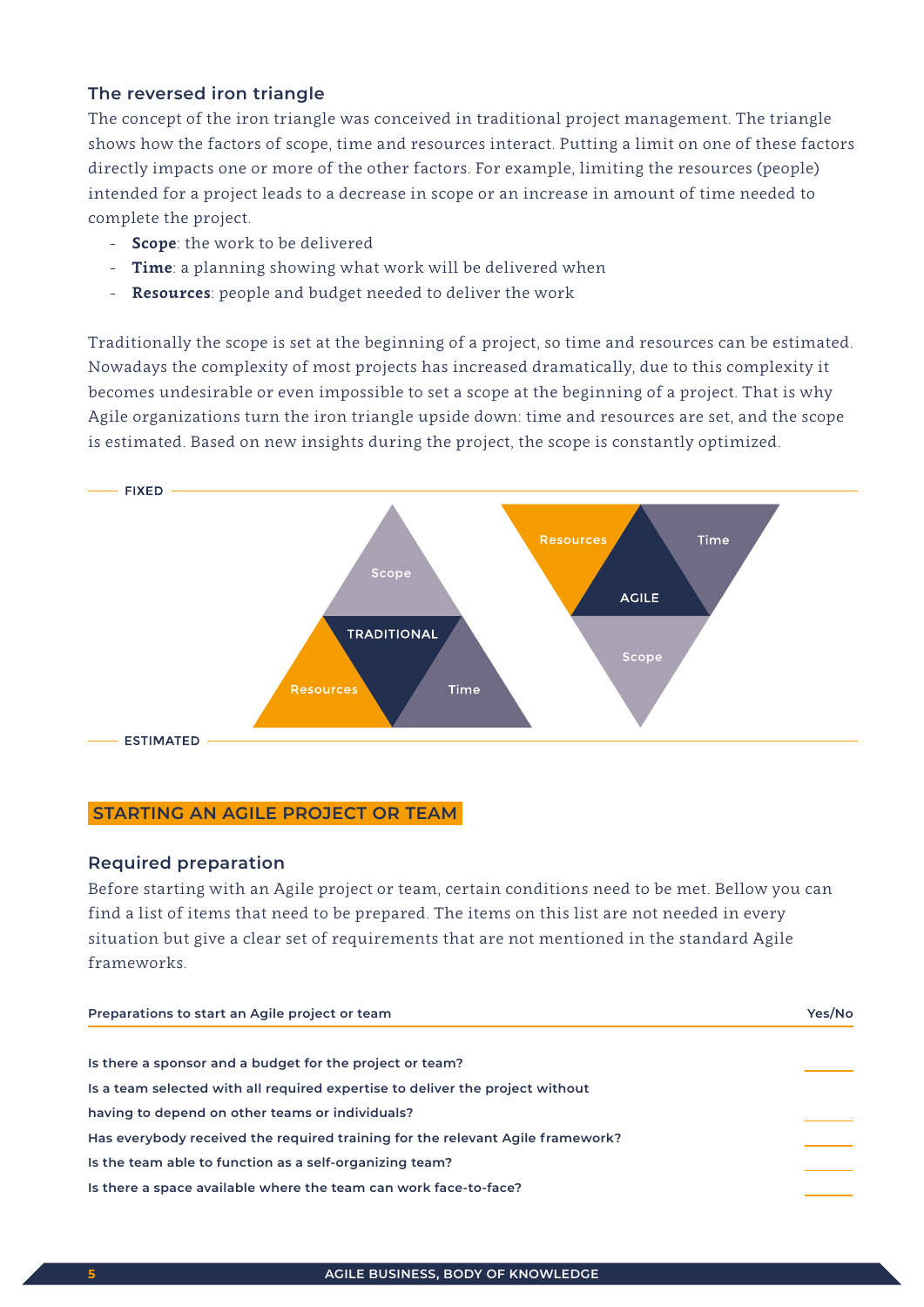**Are there clear work policies? (Eg. the relevant Agile framework, meetings, roles, clear Backlog items, tools, Definition of Done, team values etc.) Is there a clear vision about the value the team will deliver? Is there an initial Backlog, composed with the input of stakeholders and the Developers? Are the Backlog items clear, small, estimated, testable and prioritized based on value?**

# **Drafting a vision**

It is important that both project teams and operational teams have the greater goal in mind. A clear and sensible vision leads to intrinsic motivation and thus to better results and more satisfaction among team members. A clear vision additionally brings focus and eases self-organization.

| <b>VISION</b>                                                                                                    | What is the purpose of the product?<br>What is the positive impact of the product?                                                |                                                                                                                                                     |                                                                                                             |
|------------------------------------------------------------------------------------------------------------------|-----------------------------------------------------------------------------------------------------------------------------------|-----------------------------------------------------------------------------------------------------------------------------------------------------|-------------------------------------------------------------------------------------------------------------|
| <b>TARGET GROUP</b><br>What market is targeted<br>by this product?<br>Who are the target<br>customers and users? | <b>NEEDS OF THE</b><br><b>TARGET GROUP</b><br>What problem does the<br>product solve?<br>What advantage does<br>the product give? | <b>PRODUCT</b><br>What parts does the<br>product consist of?<br>Why is this product unique?<br>Is our organization able to<br>deliver this product? | <b>GOALS</b><br>How will this product deliver<br>value to the organization?<br>What are the business goals? |
| <b>COMPETITORS</b><br>Who are our main<br>competitors?<br>What are their strengths<br>and weaknesses?            | <b>REVENUES</b><br>How can we market and<br>monetize the product?                                                                 | <b>COSTS</b><br>What costs are involved to:<br>Develop the product<br>$\mathbf{L}$<br>2. Sell the product<br>3. Service the product                 | <b>CHANNELS</b><br>How are we going to market<br>and sell the product?<br>Are these existing channels?      |

A vision document consists of the following:

- The vision in one sentence: explain what positive impact the team will have. In other words: what is the goal of the team collaboration?
- The target group: who will benefit from the project?
- Needs of the target group: what needs of the target group are met by the team? Does it solve an existing problem?
- The product: what are the three to five unique characteristics of the end result the team will deliver?
- Competitors: who are our competitors and what are their strengths and weaknesses?
- Revenues: how will the product be marketed and how will we monetize the product?
- Costs: what are the estimated costs to reach the desired results?
- Channels: where will the product be sold? Do these channels already exist?

A vision can be set by a Product Owner, a whole team or by stakeholders. The best and most supported visions are created by as many stakeholders as possible, as early as possible.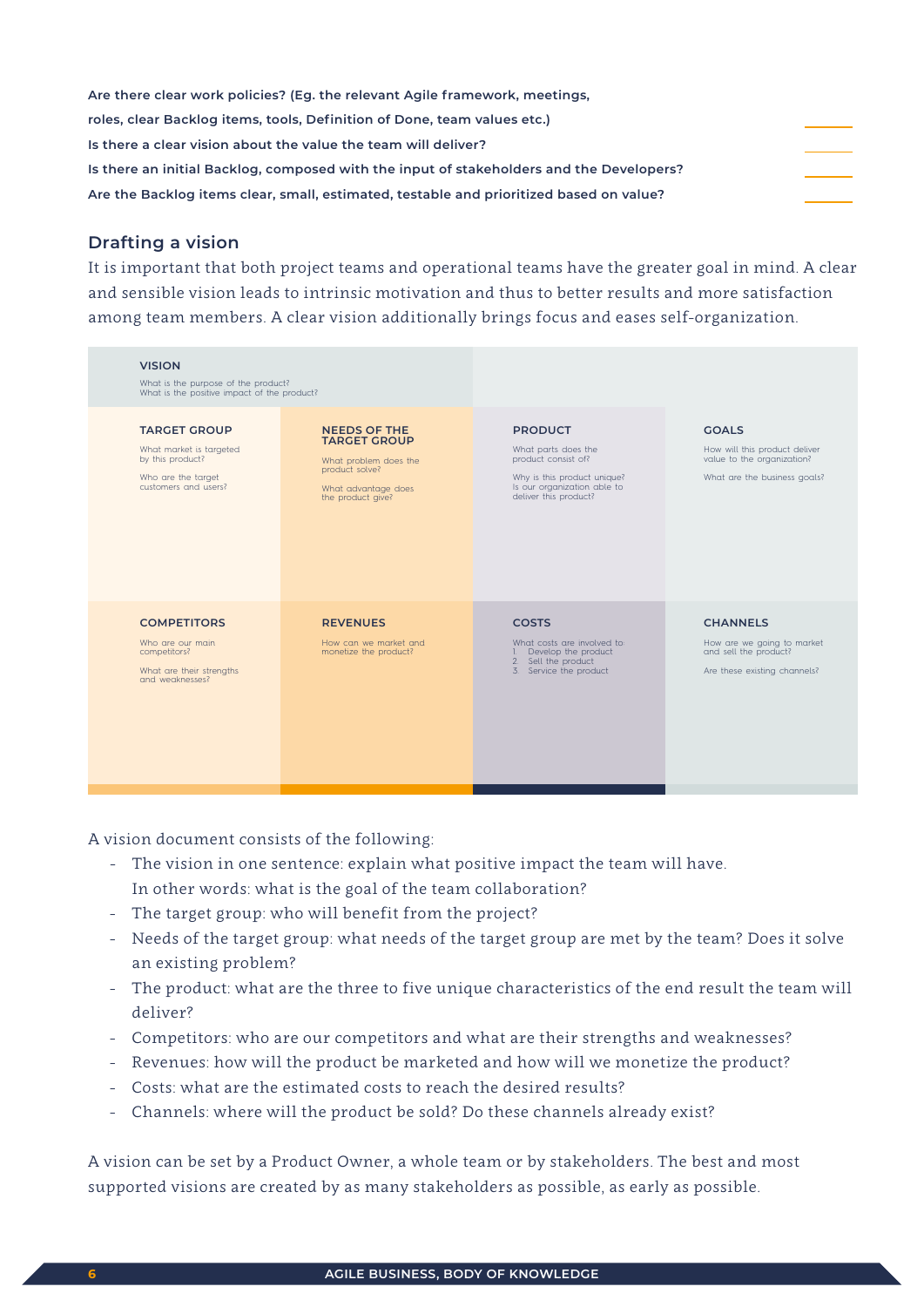The matrix below can be used to specify how different types of stakeholders should be involved with the project or the team.



#### **Level of Influence**

#### **Drafting the initial Product Backlog**

It is important Agile teams start by drafting an initial Backlog. In Scrum this is called the Product Backlog, in Kanban a list is used that can contain both project and operational items.

The vision is the starting point and framework used to draft the initial Backlog. Based on the vision the most important stakeholders and the Agile team give their input which leads to the initial Backlog. The initial Backlog contains enough items for the Agile team to start delivering customer value. In Scrum it is the Product Owner's responsibility to draft and maintain the Product Backlog. In Kanban it is up to the team to decide who is responsible.

#### **SCRUM**

Scrum is a framework designed to solve complex adaptive problems productively and creatively. Scrum helps deliver products and projects with optimal customer value.

Scrum is described in the Scrum Guide. It describes the values, roles, meetings and artifacts from a software development perspective. The IIABC Body of Knowledge describes Scrum from a non-IT perspective.

#### **Empiricism**

Scrum is based on empiricism. Empiricism states (i) knowledge arises from experience and (ii) choices must be made based on knowledge. Scrum implements empiricism by using transparency, inspection and adaptation.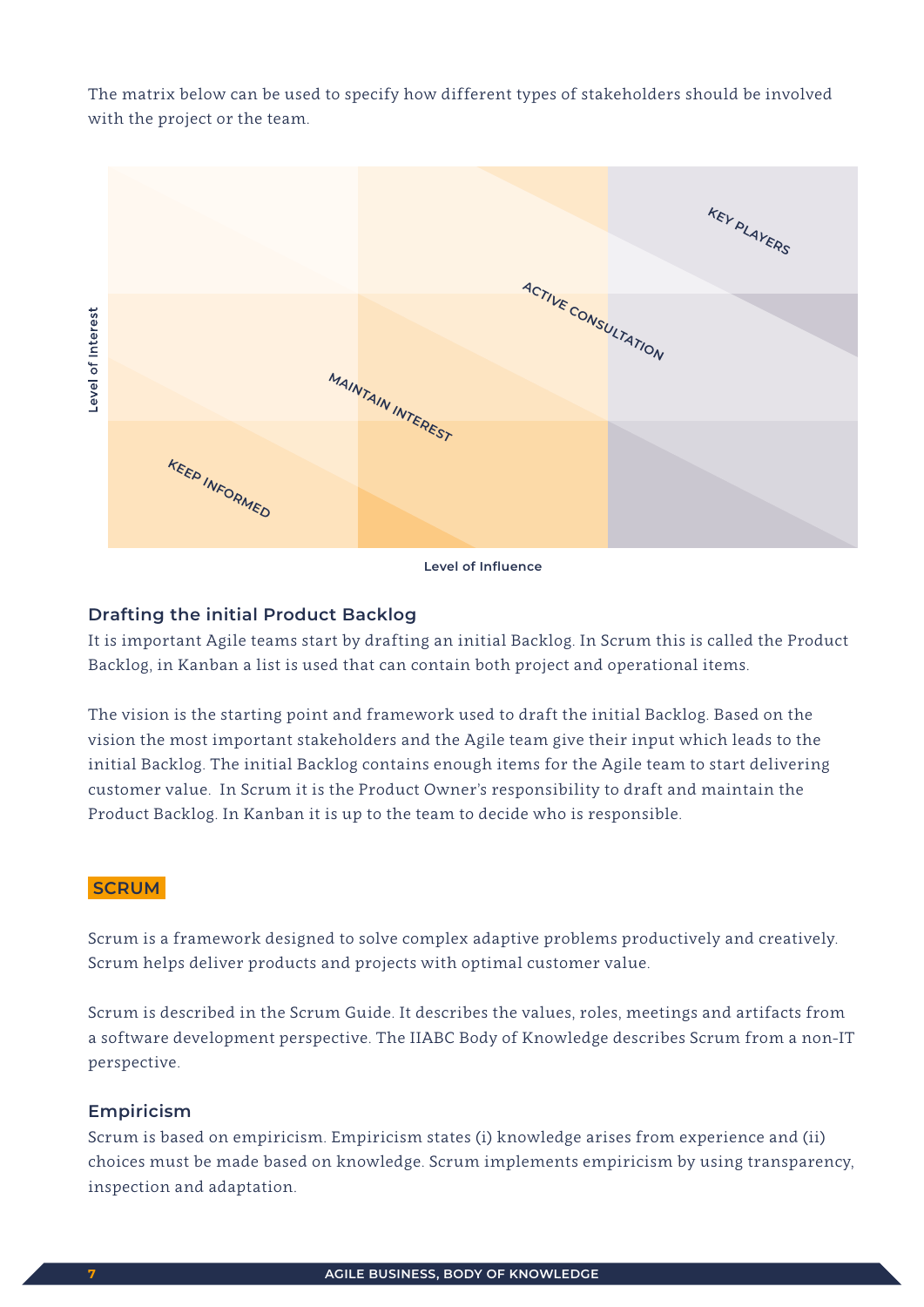Transparency is achieved by:

- 1. Always using the same roles, meetings and artifacts. This leads to everybody speaking the same 'language' so everybody understands each other.
- 2. Always giving insight in the status of work through the Product and the Sprint Backlog.
- 3. Always working with a collective Definition of Done, so it is clear for everyone when something is finished.

Inspection and adaptation are guaranteed by:

- 1. Inspecting, and if needed adapting the Sprint Backlog during the Daily Scrum so the progress towards the Sprint Goal is guaranteed.
- 2. Inspecting the increment and adapting the Product Backlog if necessary during the Sprint Review in order to achieve maximum customer value.
- 3. Inspecting the process, the relations of the team and the resources during the Sprint Retrospective, and adapting them if necessary.

#### **Values**

There are five Scrum values:

- Commitment: the team commits itself 100% to realize its vision
- Courage: the team has courage to work on complicated issues and has the courage to make mistakes
- Focus: everyone is focused on the tasks needed to reach the Sprint Goal
- Openness: both the stakeholders and the Scrum Team are open about the work to be done and the challenges they are going to encounter
- Respect: the team members respect each other as capable and independent people

#### **Responsibilities**

The Scrum Team consists of a Product Owner, a Scrum Master and the Developers. A Scrum Team is self-organizing and preferably multidisciplinary. The team consists of a maximum of 10 people.

#### **Product Owner**

 The goal of the Product Owner is to maximize the customer value the Scrum Team delivers. Every project has one single Product Owner who has the mandate to set the priorities regarding the work that will be delivered.

 The Product Owner is responsible for managing the Product Backlog. The Product Owner can delegate certain tasks to the Developers but remains responsible. The Product Owner's tasks consist of:

- Determining and communicating about the Product Goal
- Clearly describing Product Backlog items
- Prioritizing items on the Product Backlog
- Ensuring the Product Backlog is clear, transparent and understandable for everyone
- Ensuring the Developers understand the Product Backlog items

#### **Developers**

The Developers are responsible for delivering all the Product Backlog items selected for the Sprint.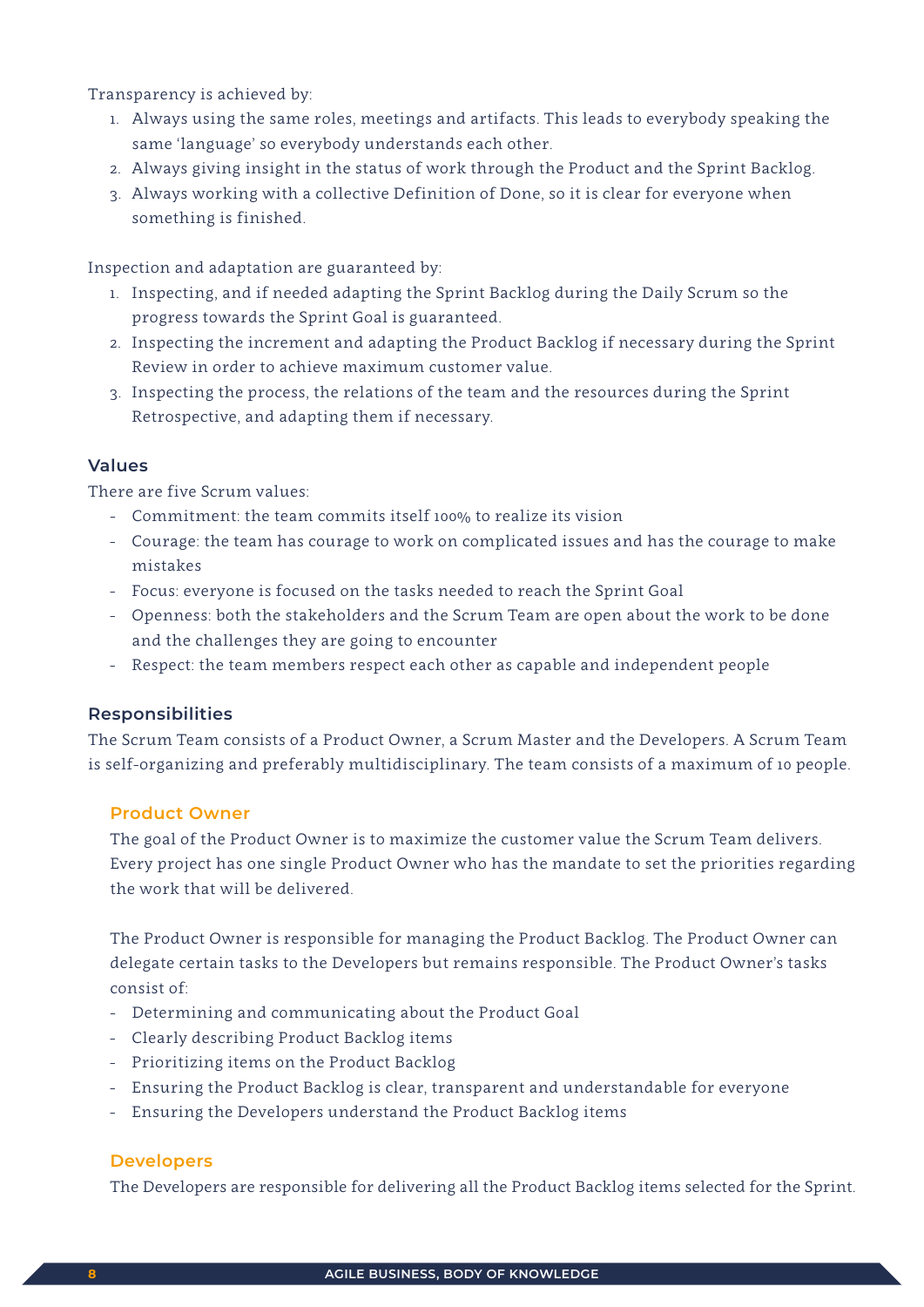The Developers:

- Have a high level of autonomy and are self-organizing
- Estimate Product Backlog items and therefore determine the amount of effort needed to do the work
- Decide how much work is selected for the next Sprint
- Are as a whole accountable for the results

#### **Scrum Master**

 The Scrum Master ensures everyone knows the theory, ceremonies, rules and values of the Scrum framework. The Scrum Master is the servant leader of the Scrum Team. Moreover, the Scrum Master makes sure that the stakeholders and others outside of the Scrum Team understand Scrum. The Scrum Master strives for optimal cooperation in the Scrum Team so it can deliver maximal customer value.

The Scrum Master helps the Product Owner with:

- Making sure the project goals and the project scope are known by the Scrum Team
- Effective Product Backlog management
- Teaching the Scrum Team about the need to have clear and well written Product Backlog items
- Understanding product and project planning in an empirical environment
- Prioritizing the Product Backlog
- Understanding agility
- Facilitating meetings, when needed or on request

The Scrum Master helps the Scrum Team with:

- Operating as a multidisciplinary and self-organizing team
- Removing impediments
- Being successful in an organization that does not understand Scrum (yet)
- Facilitating meetings, when needed or on request

The Scrum Master helps the organization with:

- Coaching the organization in their adoption of Scrum
- Teaching employees and stakeholders about Scrum and empirical product development
- Implementing improvements in the organization, so productivity of the Scrum Teams increases
- Collaborating with other Scrum Masters, to improve the effectivity of Scrum in the organization

# **The Sprint**

The Sprint is a set period (the timebox is between one week and one month) wherein a finished potentially usable increment of a project is delivered. A project consists of multiple Sprints.

#### A Sprint:

- Starts directly after the last Sprint was finished
- Always takes the same amount of time within the same project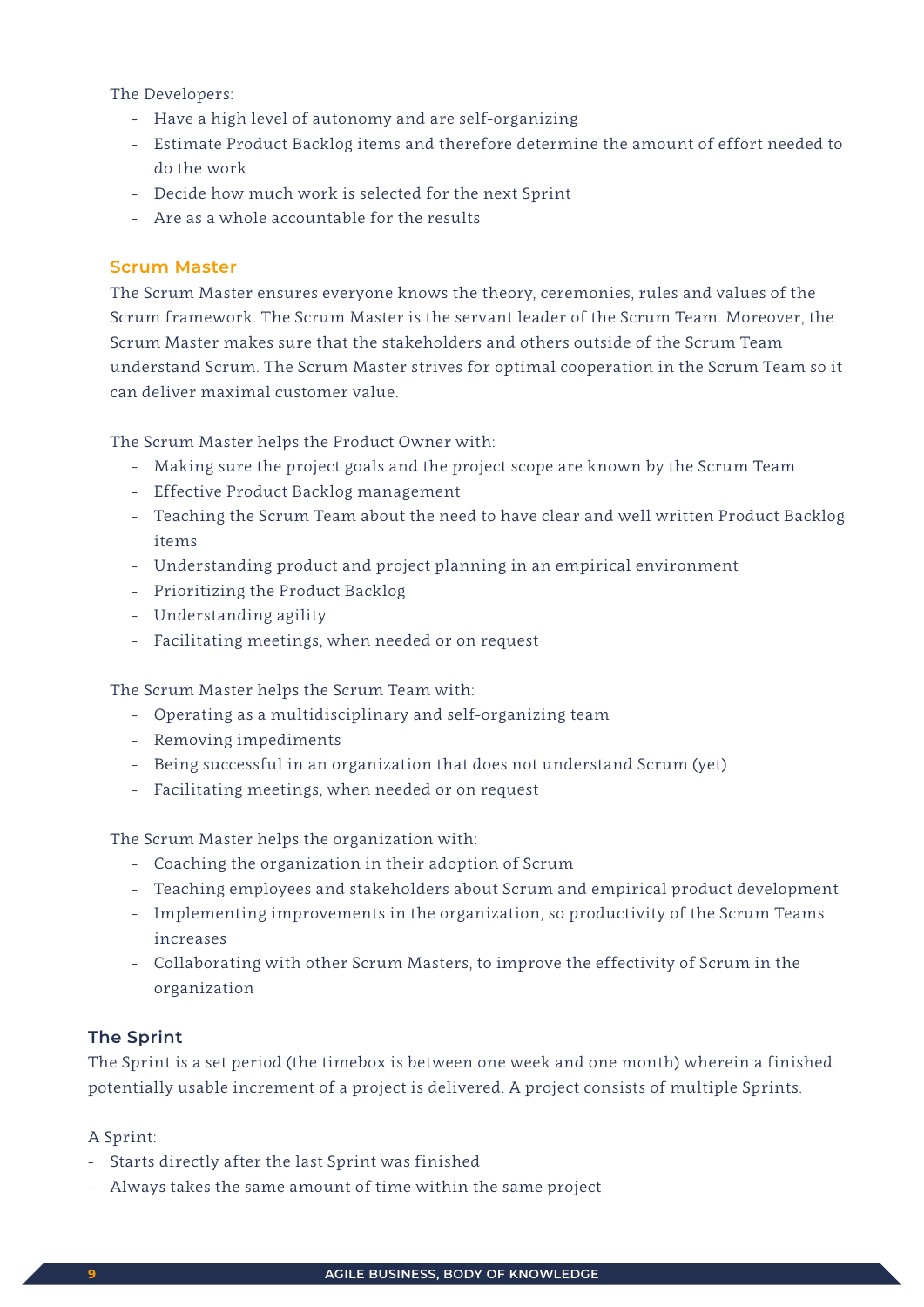- Consists of all the work necessary to achieve the Product Goal including Sprint Planning, Daily Scrum, project activities, the Sprint Review and the Sprint Retrospective
- Always has a specific Sprint Goal

### During the Sprint:

- No changes can be made in project activities that may endanger the Sprint Goal
- The highest attention is always given to delivering the highest quality
- The scope can be clarified and changed after consultation with the Project Owner

Sprints longer than one month are undesirable because complexity grows and risks increase. Clear Sprints lead to predictability and due to the constant inspection and adaptation during the Daily Scrum the Sprint Goal will be reached. Furthermore, financial risks are limited by delivering big projects in smaller increments.

Only the Product Owner can cancel a Sprint prematurely. The Product Owner can decide to cancel the Sprint if the Sprint Goal has become obsolete. Because of the short cyclical nature of Scrum, Sprint cancellations are rare. If a Sprint is cancelled, delivered Product Backlog items are inspected. The Product Owner can decide to release these delivered items. Items that were not finished are returned to the Product Backlog. Cancelling a Sprint is a costly matter because of the lost time, and the unwanted overhead related to the needed coordination when a cancelation occurs.

# **Sprint Planning**

 Every Sprint starts with the Sprint Planning. During the Sprint Planning the Scrum Team makes a plan to deliver the work selected for that Sprint. The Scrum Master makes sure the meeting takes place and all the participants understand the goal of the meeting.

A Sprint Planning:

- Has a maximum timebox of 8 hours for a Sprint of one month
- Answers the question "why is this Sprint valuable?"
- Answers the question: "What will we deliver this Sprint?"
- Answers the question: "How will we deliver the selected work?"

The Sprint Planning answers three questions:

- Question 1: "Why Is This Sprint Valuable?"
	- o The Product Owner indicates how the product or service can gain even more value during the upcoming Sprint. The entire Scrum Team then works on formulating a Sprint Goal to communicate this value with the Stakeholders.
- Question 2: "What will we deliver this Sprint?"
	- o The Developers estimate how much work they can deliver, based on the available resources and past results of the team. The Developers decide how much work they select for the Sprint.
	- o The whole Scrum Team collaborates during the Sprint Planning, so the selected work is understood by the entire team.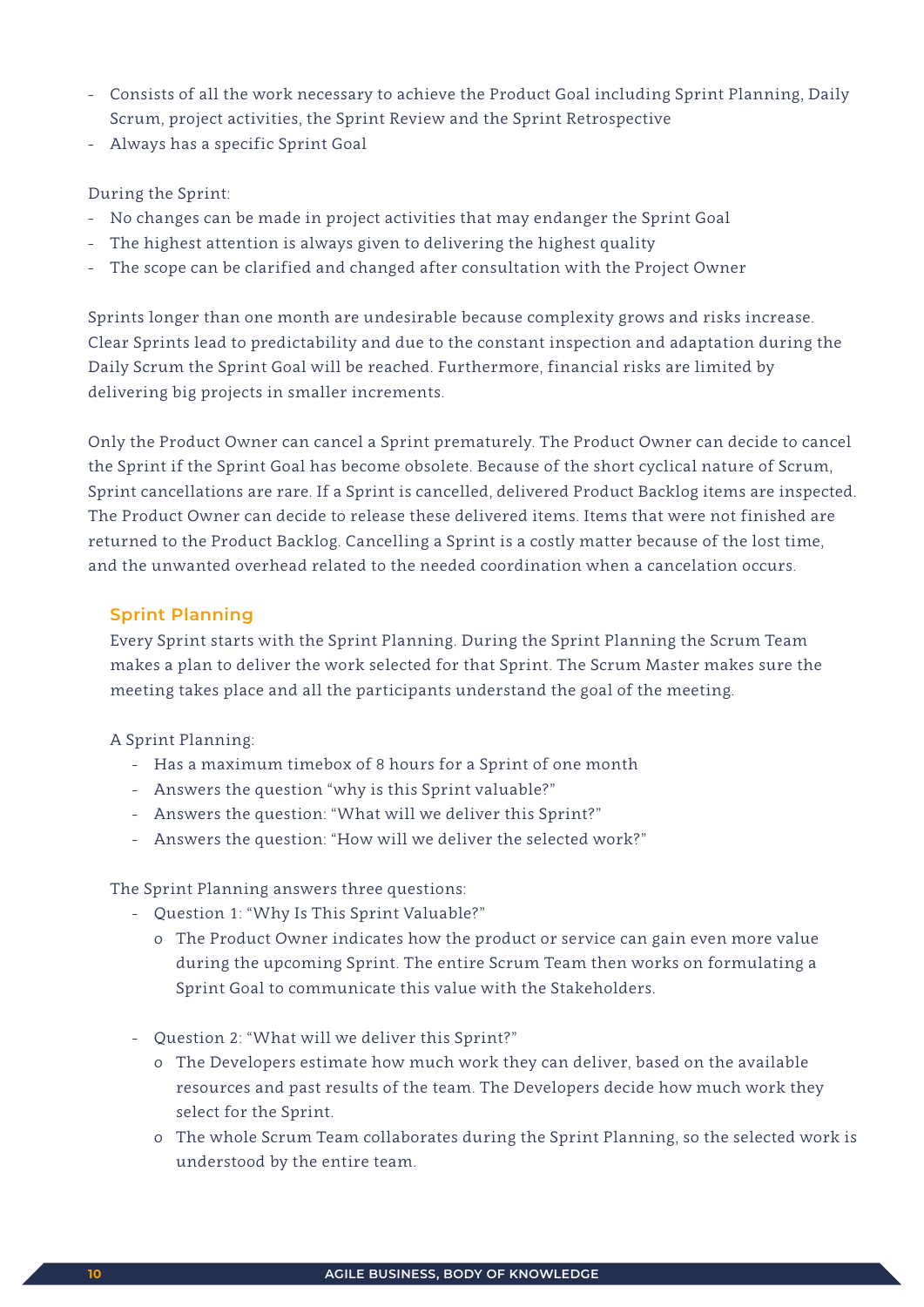- Question 3: "How will we deliver the selected work?"
	- o As soon as the Sprint Goal is set, and the Product Backlog items are selected the Developers decide how they will finish the items during the Sprint.
	- o The Sprint Goal, the selected Product Backlog items, together with the plan to store these items is called the Sprint Backlog.
	- o Not all Product Backlog items need to be decomposed in tasks of one day or less by the end of the meeting as long as there is enough work to start the Sprint.
	- o The Developers are responsible for the Sprint Backlog.
	- o If the Developers have selected too little or too much work, they can adapt the selected Product Backlog items after consulting with the Product Owner.
	- o The Developers can invite experts to the meeting in order to make a plan for the Sprint.

#### The Sprint Goal

 The Sprint Goal describes the purpose of the Sprint. The Sprint Goal is met by delivering the Product Backlog items selected for this goal. The Sprint Goal gives the Developers direction and focus while giving them enough flexibility to decide how to do the work, as long as the delivery is consistent with the Sprint Goal.

#### **Daily Scrum**

 The Daily Scrum is a meeting of the Developers. The Daily Scrum has a timebox of 15 minutes and takes place every day the Developers are working on the project. The Scrum Master coaches the Developers so the Daily Scrum does not take longer than the 15 minute timebox. During the Daily Scrum the Developers make a plan for the next 24 hours. They also discuss the work done since the previous Daily Scrum. This leads to optimized collaboration and results.

The Daily Scrum:

- Takes place each day at the same time and in the same place
- Is meant to keep track of Sprint Backlog and the progress towards the Sprint Goal
- Maximizes the chance the Developers reach the Sprint Goal
- Does not have a described format. It is up to the Developers to decide how they conduct the meeting, as long as the focus lies on the progress towards the Sprint Goal
- Has to take place. It is the responsibility of the Scrum Master to make sure the meeting occurs. The only mandatory attendance are the Developers, the Scrum Master's attendance is not mandatory. If others attend, they have to make sure not to disturb the meeting.
- Improves communication, makes other meetings unnecessary, identifies impediments, helps fast decision making and improves the level of knowledge of the Developers.

#### **The Sprint Review**

 A Sprint Review is organized at the end of the Sprint to inspect the delivered work and, if needed, adapt the Product Backlog based on new insights. During the Sprint Review active collaboration takes place between the Scrum Team and the stakeholders. The Product Owner explains what Product Backlog items are 'done' and if applicable what items are not. The Developers demonstrate the finished items. The Developers also share what went well and what did not go well during the Sprint. The Product Owner shares the Product Backlog and together with the stakeholders decides what are the most valuable next steps for the product or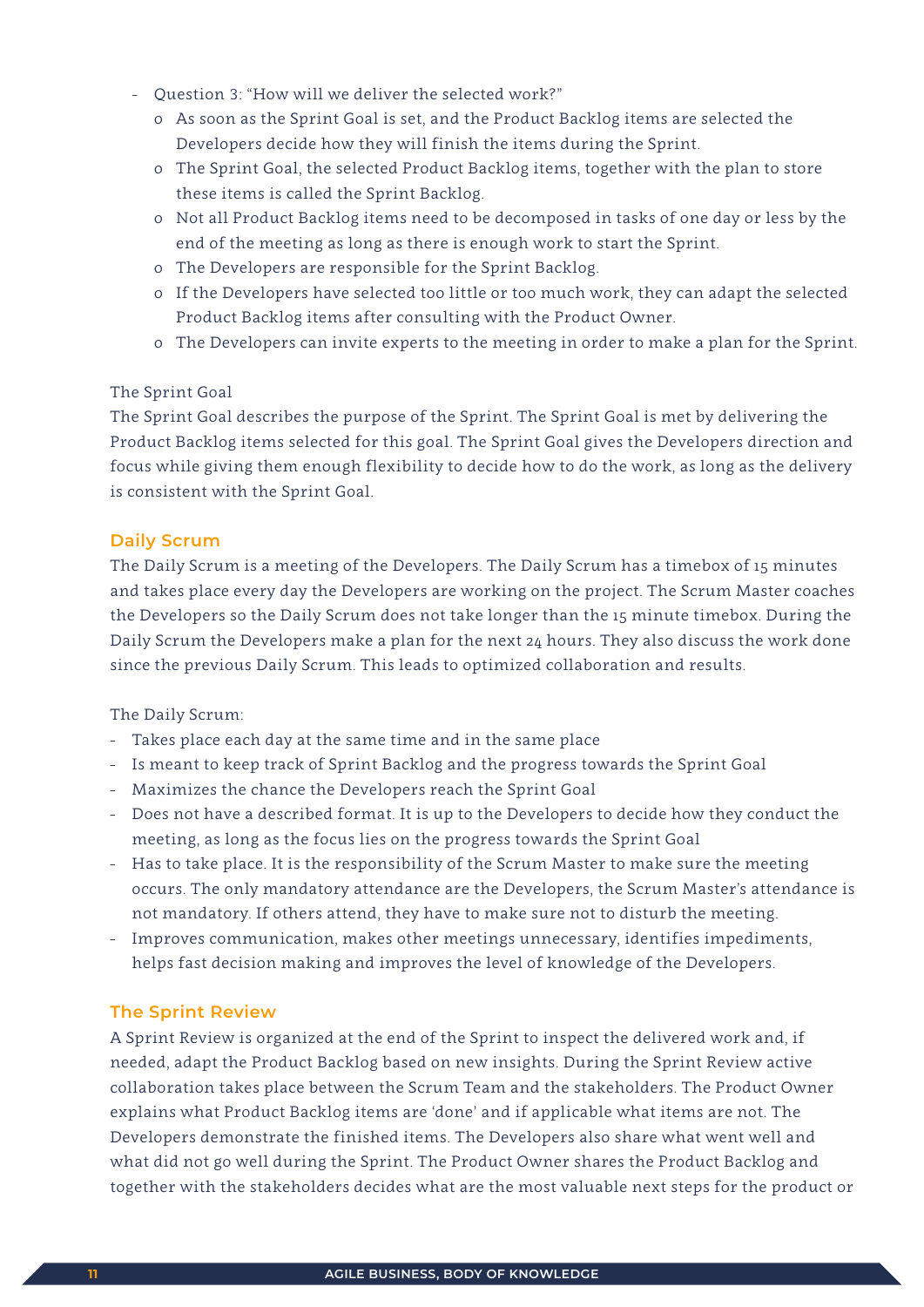the project. The Product Owner also shares with the stakeholders when releases can be expected. The Sprint Review is an informal meeting and more than a mere status update. The goal is to give and receive feedback and organize a meaningful collaboration between the Scrum Team and the stakeholders.

A Sprint Review:

- Has a maximum timebox of 4 hours for a Sprint of one month
- Has to take place. It is the responsibility of the Scrum Master to make sure the meeting takes place. The Scrum Master makes sure everybody knows the goal of the Sprint Review and also makes sure the meeting does not exceed the timebox.
- Is the only meeting with mandatory attendance of both the Scrum Team and the stakeholders
- Is finished when an agreement is reached about the priorities of the Product Backlog for the next Sprint.

# **The Sprint Retrospective**

 The Sprint Retrospective gives the Scrum Team the opportunity to inspect and adapt itself. The goal is to (i) inspect how collaboration, relationships, processes and tools functioned during the last Sprint, to (ii) identify the most important achievements and potential improvements and to (iii) make a plan to implement these improvements. During the Sprint Retrospective the Definition of Done can be inspected and adapted, if necessary.

 The Scrum Master makes sure this meeting is positive and productive. The Scrum Master participates in the meeting as a member of the Scrum Team and makes sure the meeting does not take longer than the timebox.

The Sprint Retrospective:

- Takes place between the Sprint Review and the Sprint Planning of the next Sprint
- Has a maximum timebox of 3 hours for a Sprint of one month
- Needs to take place. It is the responsibility of the Scrum Master to make sure it takes place
- The Scrum Master makes sure everybody knows the goal of the Sprint Review and also makes sure the meeting does not exceed the timebox.

 It is of course allowed for the Scrum Team to implement improvements at any moment during the Sprint, but the Sprint Retrospective gives the team a formal moment to focus on inspection and adaptation.

# **Product Backlog refinement**

 Refining the Product Backlog is an ongoing activity during the Sprint. This is the responsibility of the Product Owner, but they can be supported in these tasks.

 Product Backlog refinement consists of: (i) adding detail to Product Backlog items or splitting them into smaller items, (ii) prioritizing the Product Backlog and (iii) making sure the Developers estimate Product Backlog items.

 It is not mandatory for the whole Scrum Team to attend Product Backlog refinement sessions. The Scrum Team can decide when and how to do Product Backlog refinement.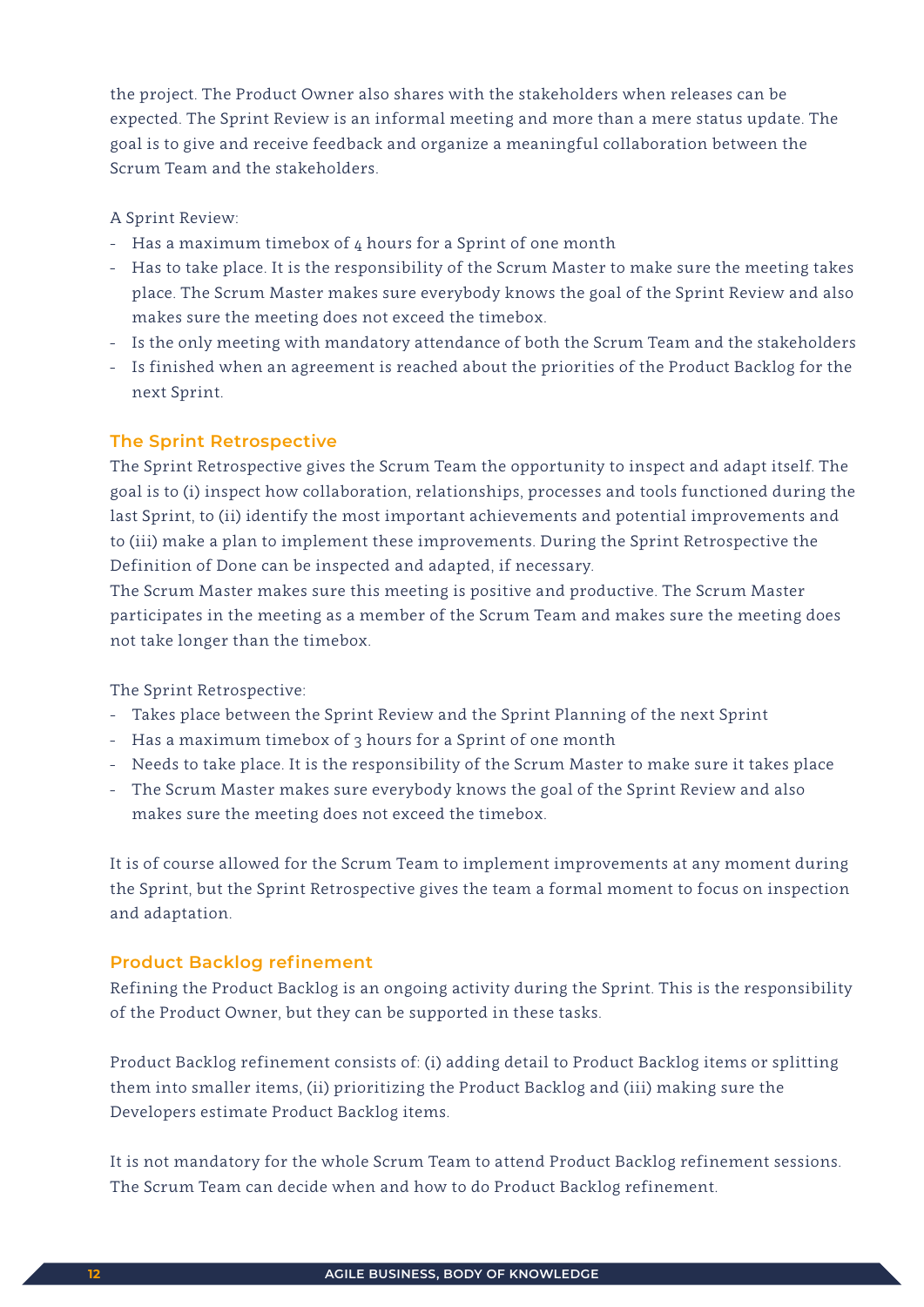# **Artifacts**

Scrum has some artifacts used to maximize the transparency of essential information. Transparent information gives the Scrum Team possibilities to inspect and adapt.

### **The Product Backlog**

 The Product Backlog is a prioritized list of all ideas that can be delivered in the project. The Product Backlog is the sole source of work for the Scrum Team. The Product Owner is responsible for the Product Backlog. This means the Product Owner is responsible for its content, its availability and its prioritization. A Product Backlog is never complete and new work emerges constantly based on new knowledge in a changing environment.

 Items on the Product Backlog contain (i) a description, (ii) a prioritized order, (iii) an estimation based on the 'effort' needed to complete the item and (iv) a value. Besides these, Product Backlog items usually contain acceptance criteria. Acceptance criteria are specific requirements that must be met in order to make sure the item is 'done'. Product Backlog items higher on the Product Backlog, and therefore with a higher priority, contain a higher level of detail than items lower on the Product Backlog. Items at the top of the list are elaborated such that they can be selected for the next Sprint in order to be delivered. These items are deemed to be 'ready' for the Sprint.

#### The Product Goal:

 The Product Goal describes what the product or service will look like in the future. It gives the Scrum Team a goal to work towards. The Product Backlog expresses that Product Goal by describing the "what" necessary to achieve that goal.

 Only after the current Product Goal has been delivered or is no longer considered relevant, can the Scrum Team work on a new Product Goal.

#### **The Sprint Backlog**

The Sprint Backlog consists of:

- The Sprint Goal (the why)
- The Product Backlog items selected for the Sprint (the what)
- A plan to deliver these items in order to reach the Sprint Goal (the how)

The Sprint Backlog:

- Provides insight in all the work needed to reach the Sprint Goal
- Contains at least one improvement, identified during the previous Sprint Retrospective
- Can only be changed by the Developers. This is done directly as soon as new insights are gained that lead to more or less work
- Is a real time overview of all the work that the Developers do during the Sprint

#### **Increment**

 An increment is the sum of all delivered Product Backlog items during a Sprint combined with the value of all increments of previous Sprints. Every increment brings the team one step closer to the realization of the project goal. The increment (all delivered Product Backlog items) needs to meet the Definition of Done. It is up to the Product Owner to decide if the increment is released or not.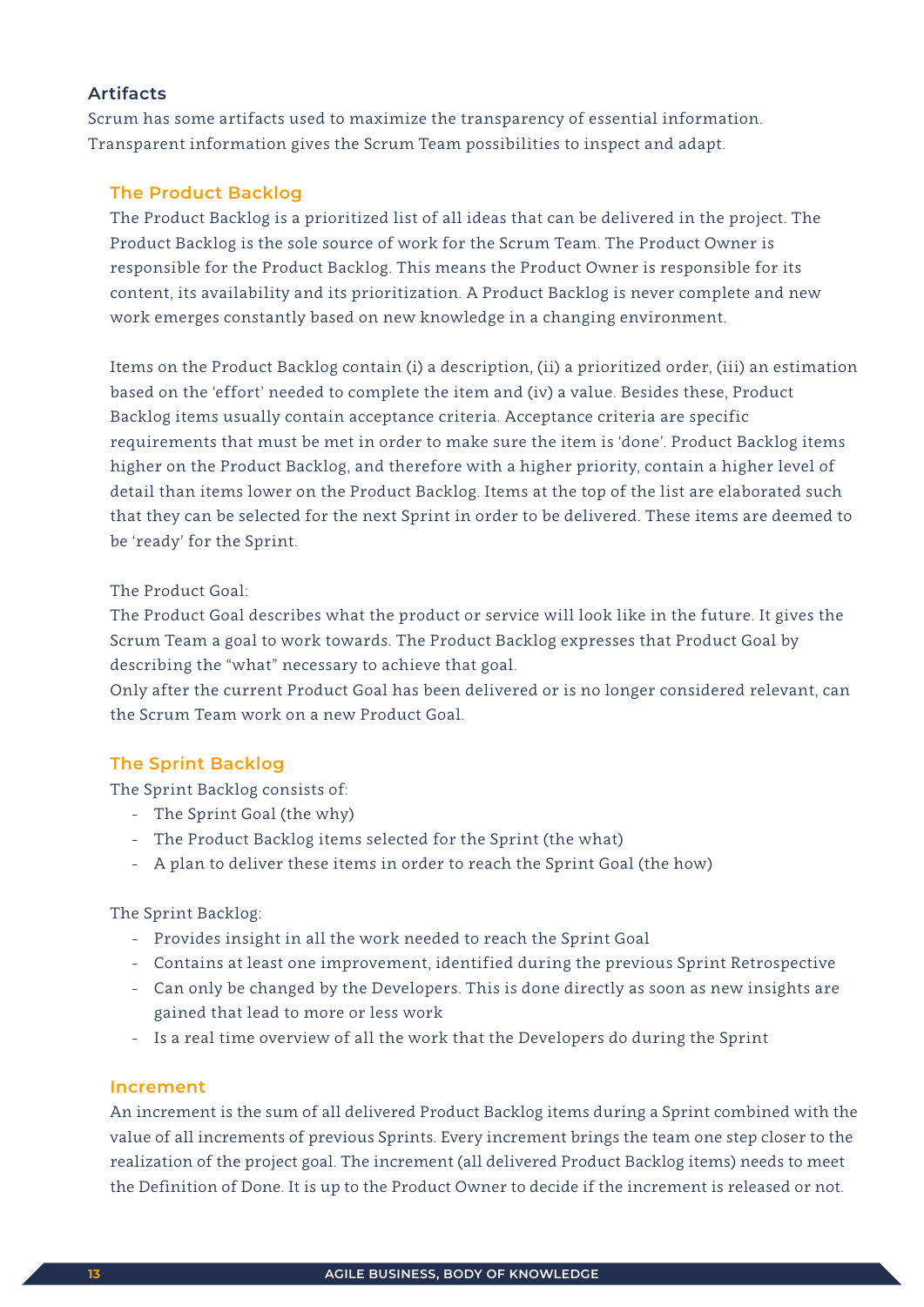The Scrum Team can deliver multiple Increments during the Sprint and does not have to wait until the Sprint Review.

# **Definition of Done**

 When a Product Backlog item or an Increment is "done" everyone involved should have a shared vision about what it means to be done. The Definition of Done is a list consisting of clear criteria every item on the Product Backlog needs to meet.

The Definition of Done:

- Helps the Developers to select the amount of work for the Sprint
- Can (partially) consist of standards, guidelines or conventions of the organization. Or an organization can impose a minimal Definition of Done
- Can be decided by the Scrum Team if the organization does not provide guidance
- When multiple Scrum Teams work on the same project of product, they have the same Definition of Done

#### **Keeping track of progress**

 It is the responsibility of the Product Owner to determine the remaining work necessary for achieving the vision during the Sprint Review. Progress is measured by comparing the currently remaining work with the work remaining at the previous Sprint Review. This information is made transparent for all stakeholders. The Product Owner can use a Burn Down or a Burn Up chart.

 The Product Owner monitors the remaining work over multiple Sprints. During the Sprint the Developers monitor its own progress. To get a feeling if the team is on track to reach the Scrum Goal, the remaining work on the Sprint Backlog is calculated. The Developers calculate this at least once before the Daily Scrum.

#### **KANBAN**

Scrum is ideal for projects or product development, but less for organizing operational activities. Kanban is a method that can be used for both project activities and operational activities.

Kanban is a method to define knowledge work (processes or projects), to manage this and to improve. For example, complaint handling at a call center, software development or content creation for a website. Kanban consists of six general practices which will be explained here.

#### **General practice 1: Visualize the workflow**

Visualization is an essential component of Kanban. Kanban starts by visualizing the work process (workflow). It is important to visualize the workflow as a team. The team needs to agree on how they do their work.

#### In Kanban:

- The work is visualized on the Kanban board (physical or digital). Each step on a Kanban board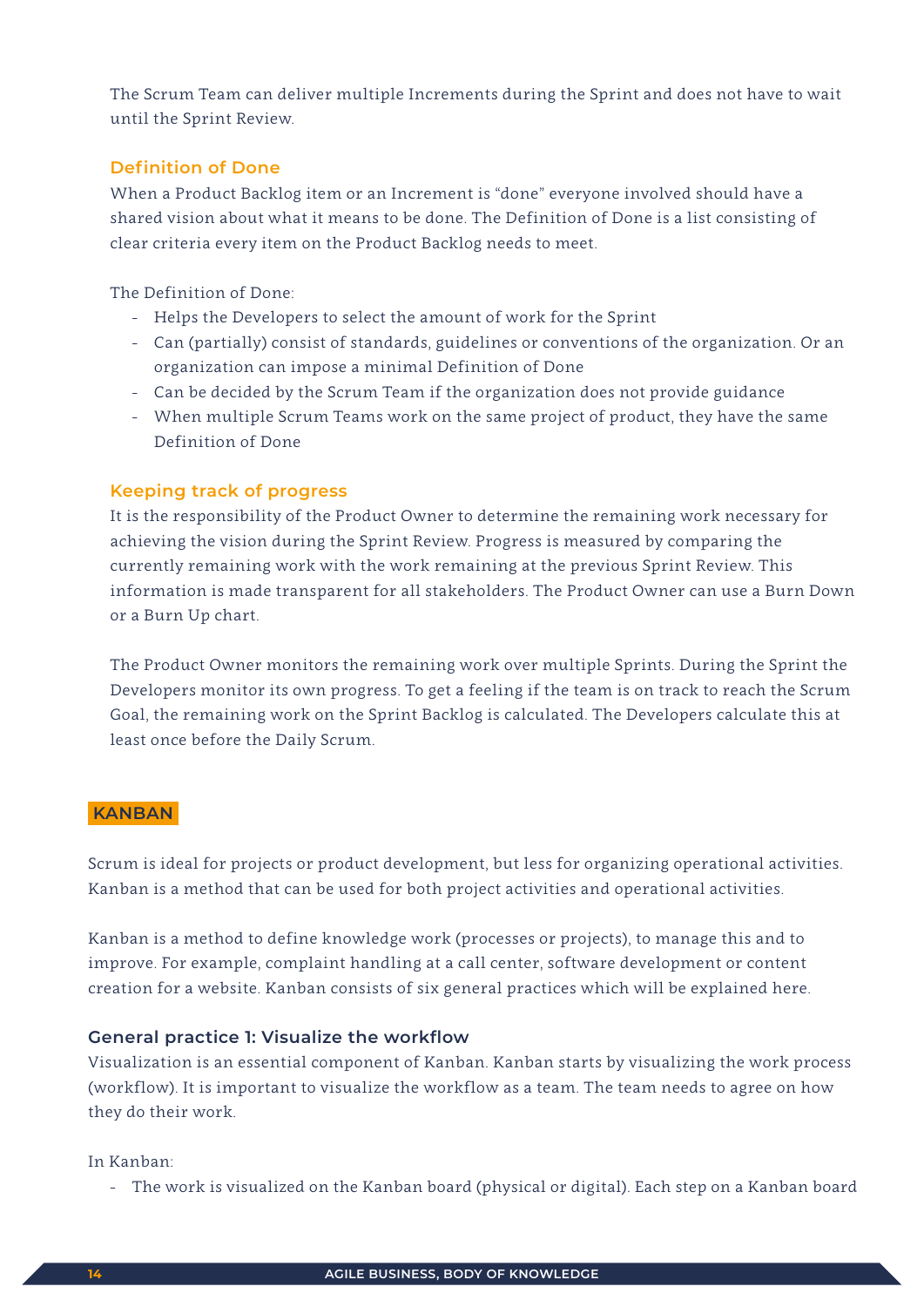has a 'active' column for items that are being worked on and a column for items that are done.

- Work agreements are transparent and visual
- The team agrees on the amount of information needed per backlog item. Like in Scrum such items contain a description, an estimation and a value.



#### **General practice 2: Limit Work in Progress**

The items that the team is currently working on are called Work in Progress or WIP. Traditionally teams are used to take on new work as soon as possible. When new work arises, managers or project leaders ask the team to take on this new work immediately. This is called a *Push model*, because work is pushed into the system. This leads to work processes becoming overstuffed. The team is busy with so many different items at the same time that the lead time of each individual item increases dramatically. This leads to a sense of loss of control by the team members and few concrete results will be accomplished.

#### In Kanban:

- A *Pull model* is used. Team members pull new work into the process when there is room for new work.
- The maximum number of items per process step is determined by a WIP limit. This limit applies to all items in both the active and done column.
- The WIP limit is visualized per process step.
- A rule of thumb to set the WIP limit is the amount of people working on that process step +50%. If 3 people do work in a process step, the WIP limit is 5 (limits are rounded up). This rule can be used as a starting point that can be adapted over time due to gained knowledge.

#### **General practice 3: Manage Flow**

In Kanban flow is optimized. There is flow in the process when items on the Kanban board are constantly being shifted from step to step. A good flow can be measured with lead time or the delivery time.

Terms regarding flow:

- **Lead time**: time needed to deliver one item
- **Work in Progress**: the sum of all the work (measured in items, hours, story points etc) currently in the process
- **Cycle time**: the amount of work (measured in items, hours, story points etc) a team delivers per time unit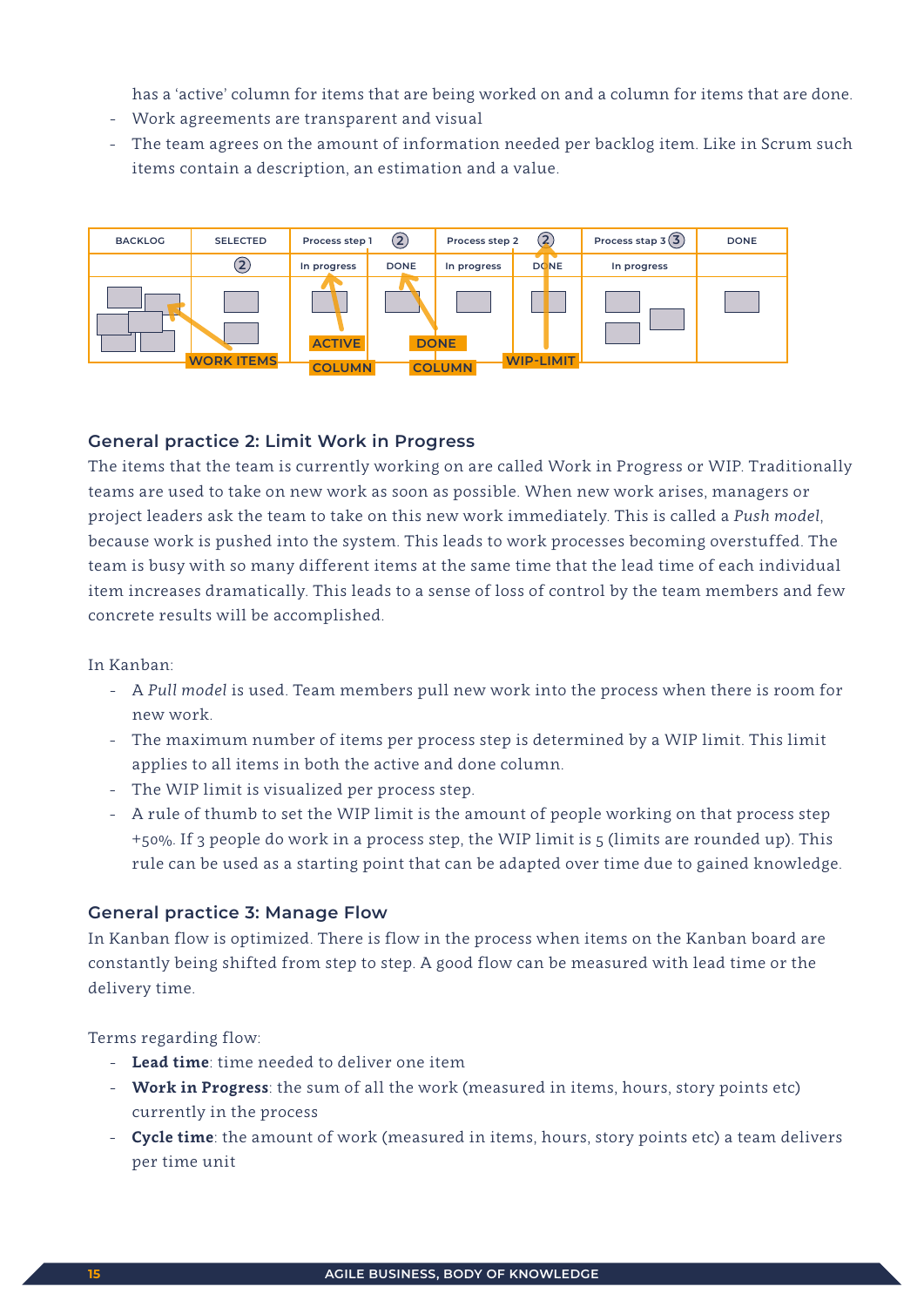| <b>BACKLOG</b> | <b>SELECTED</b> | Process step 1 | $\rm(2)$    | Process step 2          | (2)                              | Process step $3(3)$ | <b>DONE</b> |
|----------------|-----------------|----------------|-------------|-------------------------|----------------------------------|---------------------|-------------|
|                | $\Large 2$      | In progress    | <b>DONE</b> | In progress             | <b>DONE</b><br><b>CYCLE TIME</b> | In progress         |             |
|                |                 |                |             |                         |                                  |                     |             |
|                |                 |                |             |                         |                                  |                     |             |
|                |                 |                |             | <b>WORK IN PROGRESS</b> |                                  |                     |             |
|                |                 |                |             | <b>LEAD TIME</b>        |                                  |                     |             |
|                |                 |                |             |                         |                                  |                     |             |

Work in Progress, Lead time and Cycle time are dependent on each other. Little's Law states that when two of these three variables are known, the third can be estimated.

#### *Little's Law: Lead time = Work in Progress / Cycle time*

Sample case: a check out process with one step: checking out. Checking out takes 30 seconds, the Cycle time is 2 customers per minute. When there are 6 people waiting in line, the Work in Progress is 6 customers. Based on Little's Law an estimated Lead time can be given: (Work in Progress/ Cycle time) =  $(6/2)$  = 3 minutes.

Kanban teams that have managed the flow can give their stakeholders realistic estimations of Lead times.

# **General practice 4: Make policies explicit**

Kanban teams improve their productivity and collaboration by making explicit policies. Policies can consist of, for example, WIP limits, the amount of people working on each process step, helping one another when possible, the Definition of Done or when to accept new work.

The following applies:

- Do not make too many policies to make sure focus can be maintained on the most important ones
- Make sure the policies are visualized on the Kanban board
- Policies are always maintained, and the team members hold each other accountable
- A Kanban team adapts their policies when needed

#### **General practice 5: Implement feedback loops**

Kanban teams improve iteratively. This takes shape by introducing daily, weekly and monthly feedback loops. Improvement is a standard topic during these recurring meetings. The only compulsory meeting is the Kanban meeting, the rest can be planned if needed.

Examples of meetings:

- **Kanban meeting:** needed for daily coordination, makes self-organization possible. This meeting is similar to the Daily Scrum, but only addresses the question whether something is blocking or hindering someone. This meeting lasts about 5 minutes.
- **Strategy review:** to see how the outside world has changed in relation to the processes. Based on these changes products and services can be reconsidered
- **Retrospective meeting:** the same meeting as in Scrum